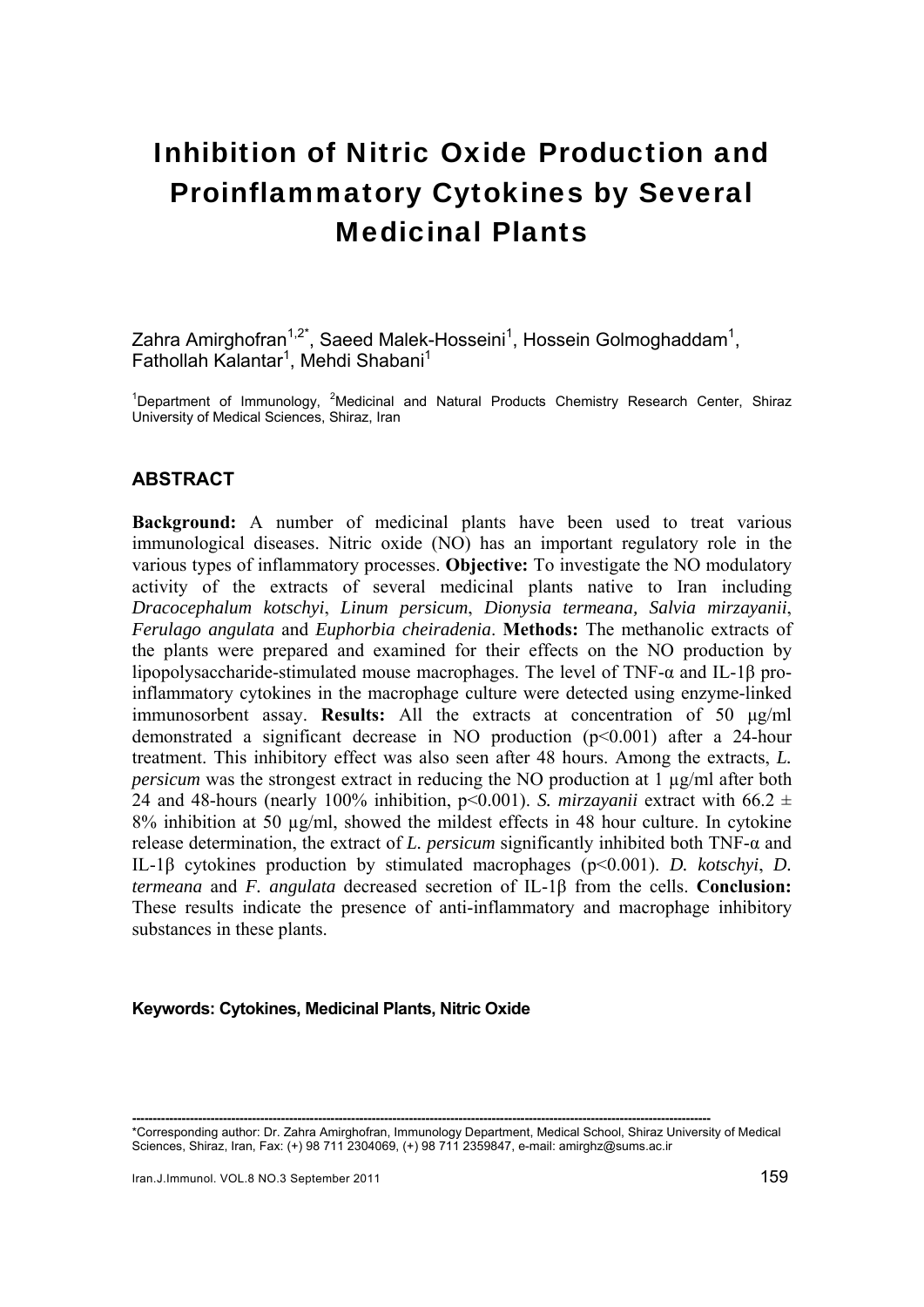### **INTRODUCTION**

In various investigations, several medicinal plants with immunomodulatory effects have been found and reported to be used in organ transplant rejection and in the treatment of different autoimmune diseases such as rheumatoid arthritis (1-2). The capacity of medicinal herbs particularly on the inhibition of cellular and humoral immune responses could have useful applications in these immune–mediated disorders (3). Both activation of T and B lymphocytes and macrophages play critical roles in pathogenesis of these disorders (4-5). Macrophages are involved in the inflammatory processes by generation of pro-inflammatory cytokines and other inflammatory mediators such as nitric oxide (NO) (6). NO is a highly reactive molecule generated endogenously from L-arginine by a family of NO synthase (NOS) isoenzymes (7). The three main isoenzymes are neuronal, inducible and endothelial NOS. The isoform present in macrophages is an inducible form (iNOS), able to produce high concentrations of NO in many cells after stimulation with bacterial endotoxins or a variety of proinflammatory cytokines including TNF-α, IFN-γ, IL-1, GM-CSF and IL-6 (8). Generation of NO in response to cytokines is part of the inflammatory response and contributes to tissue damage in inflammatory and infectious diseases including septic shock and stroke (9-10).

Increased expression of iNOS and enhanced formation of NO that correlates with disease activity have been shown in peripheral blood mononuclear cells from patients with autoimmune diseases (11). In addition, macrophage NO has been shown to be a key mediator of apoptosis and an important regulator of the Th1/Th2 balance in such diseases (12). It also has an important antimicrobial, anti-tumor and antiviral activity (13).

Due to the diverse climate and geography in Iran, a great number of plants grow of which 1000 species are already recorded as medicinal plants. In our previous studies, the immunomodulatory effects of various medicinal plants in view of their traditional use for various medicinal purposes were studied (14-17). These plants included *Dionysia termeana, Ferulago angulata, Linum persicum, Dracocephalum kotschyi* Boiss, *Salvia mirzayanii* and *Euphorbia cheiradenia*. In the present study the NO modulatory activity of these plants is reported.

# **MATERIALS AND METHODS**

**Plant Materials and Preparation of the Extracts.** The aerial parts of the plants were collected from Fars province and identified by Mr. Azizolah Jafari from the Department of Botany, Central Research of Natural Resource and Animal Husbandry, Yasuj, Iran. The specimens were deposited in the herbarium of the above mentioned center. Plants were air dried in a shaded area, powdered and defatted with petroleum ether for 4 hours. A methanol extract was obtained by maceration of the plants in 3x1500 ml methanol at room temperature for 48 hours. The methanol extract was filtered and concentrated under reduced pressure. Dried extracts were later dissolved in DMSO followed by RPMI culture medium to obtain 20 mg/ml and mixed at  $37^{\circ}$ C for 20 minutes. This solution was passed through 0.22 μm filters for sterilization and then diluted with the medium and prepared at different concentrations.

**Stimulation of Mouse Peritoneal Macrophages.** Male 8-week-old mice were treated with 2 ml of 3% thioglycollate, then after 4 days peritoneal macrophages were obtained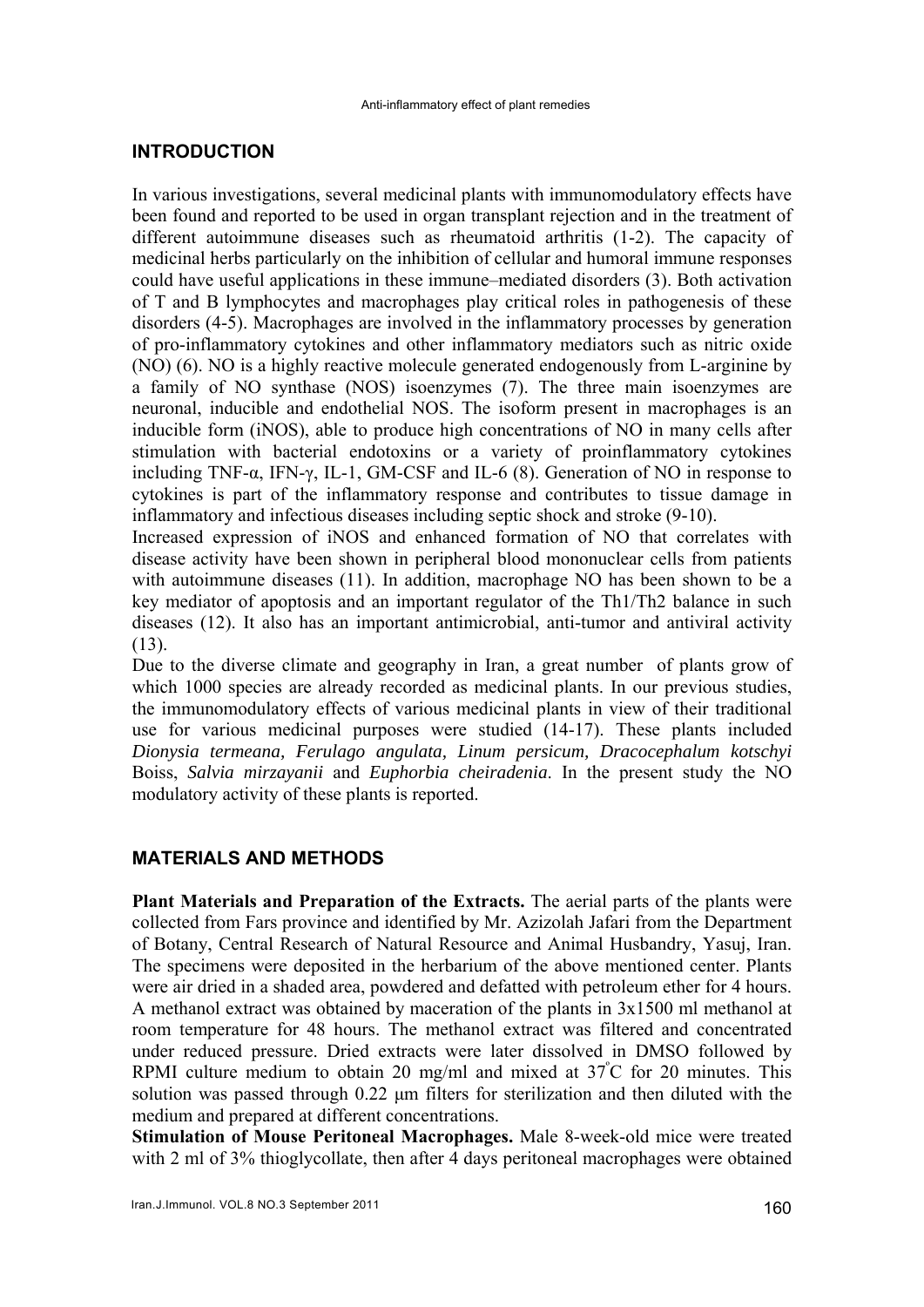by lavage with RPMI-1640 medium. Cells were centrifuged at 800 x g for 10 minutes and then resuspended in medium supplemented with fetal calf serum (10%) and seeded in 96-well flat-bottom plates at a density of  $10<sup>5</sup>$  cells/well, the plants were then incubated at 37° C in a 95% air and 5% CO2 atmosphere. Two hours later, cells were washed once with medium to remove the non-adherent cells and the remaining cells were incubated with medium containing various concentrations of the extracts and/or previously determined optimal concentration (5 μg/ml) of the bacterial lipopolysaccharide (LPS, Difco laboratories, Mich, USA).

**Assay for NO Modulatory Effect.** Cells were incubated for 24 and 48 hours and then supernatant was collected. NO production was determined by measuring the optical density (OD) of nitrite accumulated in the culture supernatant at 540 nm using the Griess reagent (1% sulfanilamide, 0.1% N-1-naphthylethylenediamine dihydrochloride in 2.5% H3PO4). The concentration of nitrite was derived from regression analysis using serial dilutions of sodium nitrite as a standard. All experiments were plated in triplicate wells and were performed at least three times. The inhibition percentage was calculated according to the following formula: 100 - [(OD of treated cells/OD of control) ×100]. Control wells included extract-untreated cells stimulating with LPS and containing DMSO at the final concentration equal to test wells.

**MTT Assay for Cell Cytotoxicity.** For detection of cell cytotoxicity the 3-(4,5 dimethyl-2-thiazyl)-2,5-diphenyl-2H-tetrazolium bromide (MTT) assay was performed. In this method mitochondrial respiration, an indicator of cell viability was assessed by the mitochondrial-dependent reduction of MTT to formazan. When supernatant of the wells were removed for NO measurement, cells still adhered to the wells, so cytotoxicity on the cells was determined. 10 μl of MTT (5 mg/ml) was added to the wells and plates were incubated for 4 hours at 37◦ C. 100 μl DMSO was then added to dissolve the formazan production and then OD was measured on a microplate reader at 570 nm. Control was extract-untreated cells stimulated with LPS and contained DMSO at the final concentration equal to test wells. Viability percentage was calculated according to the following formula: (OD of treated cells/OD of corresponding control)  $\times$  100.

**Analysis of Pro-Inflammatory Cytokines Secretion by Murine Macrophages.**  Peritoneal LPS-stimulated macrophages were cultured in the absence or presence of varying concentrations of extracts for 48-hours as mentioned above, and the supernatant was collected. Tumor necrosis factor-α (TNF-α) and interleukin-1β (IL-1β) cytokines were estimated simultaneously using a commercial enzyme-linked immunosorbent assay (ELISA) kit from Biosourse (USA) according to the manufacturer's instructions. The concentration of each cytokine in supernatants was determined by using the standard curve and with a detection limit of 3 pg/ml and 7 pg/ml for TNF- $\alpha$  and IL-1 $\beta$ , respectively. The level of cytokines in each sample was calculated in relation to the extract-untreated control cells containing DMSO and LPS and presented as percent of control.

**Statistical Analysis.** Statistical significance was determined by SPSS software and by student's t-test. A regression model was used to predict NO concentration based on OD values. The significance level was set at 0.05.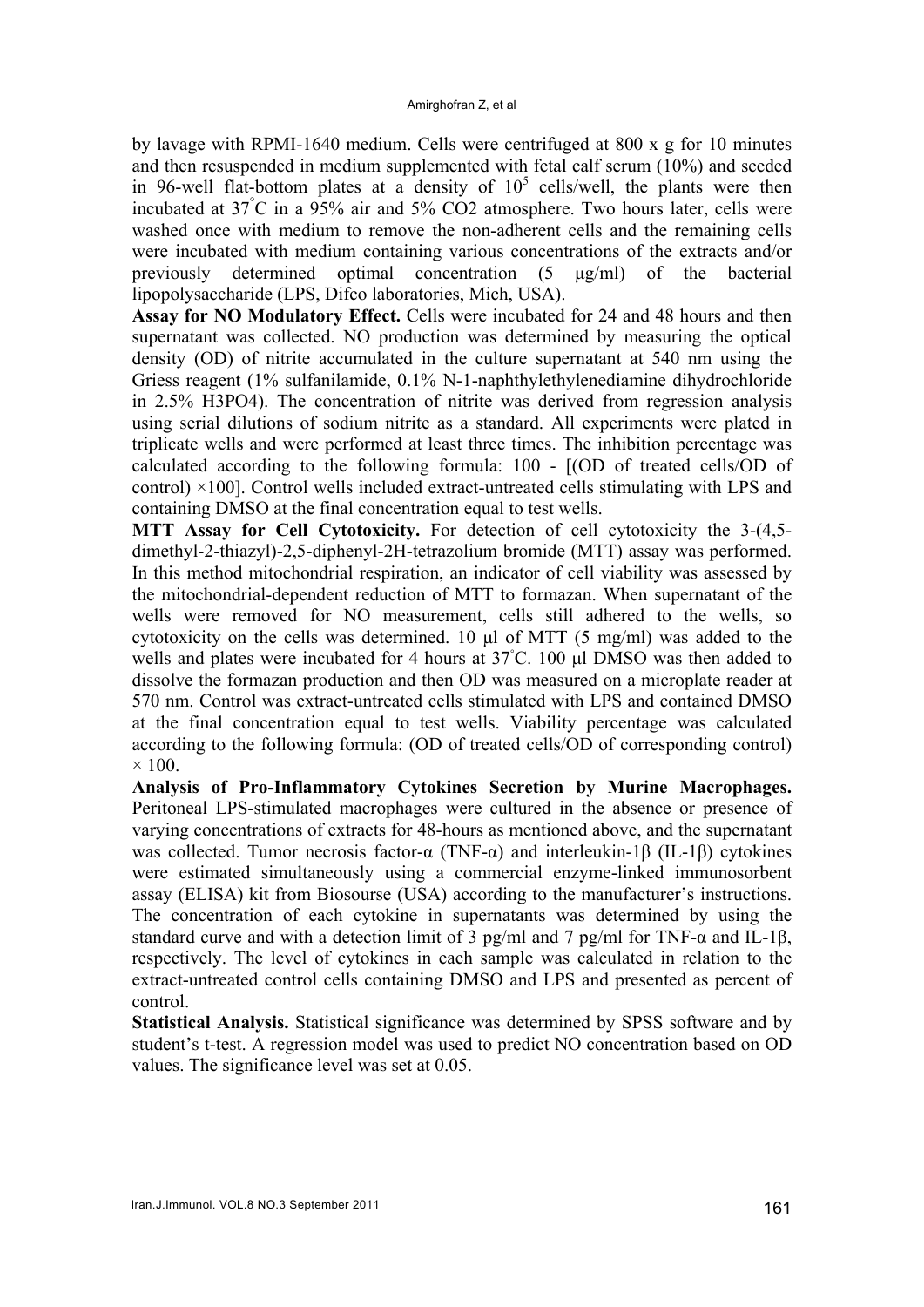# **RESULTS**

**Cytotoxicity Effect of the Extracts.** Effects of the methanolic extracts of plants on the growth and viability of activated macrophages was assessed by MTT colorimetric assay. During experimentation in the 48-hour treatment of macrophages, some of the extracts decreased the viability of cells at concentrations of 100 µg/ml and 200 µg/ml (data not shown); However, a viability more than 90% was observed at 50 μg/ml and lower concentrations in all the extracts (except for *D. termeana* with viability of 80.3 at 50 μg/ml) (Table 1), thus these concentrations were used to evaluate their effects on the NO production by activated macrophages.

| <b>Extracts</b> | % Viability after 48<br>hours* | NO concentration $(\mu M)$ |                |
|-----------------|--------------------------------|----------------------------|----------------|
|                 |                                | 24 hours                   | 48 hours       |
| D. Kotschyi     | $98.8 \pm 4.5$                 | 1.0                        | < 1.0          |
| L. persicum     | $90 \pm 3.1$                   | < 1.0                      | < 1.0          |
| S. mirzayanii   | $91.5 \pm 2$                   | $15.6 \pm 0$               | $12.8 \pm 9.5$ |
| D. termeana     | $80.3 \pm 9$                   | $6.6 \pm 8.9$              | $2.5 \pm 4.8$  |
| F. angulata     | $94.5 \pm 2.3$                 | $6.8 \pm 2.5$              | $4.1 \pm 1.6$  |
| E. cheiradenia  | $98.4 \pm 0.9$                 | $9.8 \pm 6.7$              | $2.7 \pm 3.6$  |

### **Table 1. Effects of the extracts at concentration of 50 μg/ ml on the viability and NO production of lipopolysaccharide-activated mouse macrophages after 48 hour treatment.**

\*Percent Viability was determined by MTT assay. Data represent mean ± SD of three different experiments.

**Effects of the Extracts on NO Production.** LPS-stimulated macrophages were studied for NO release in the presence of the extracts. The spontaneously nitrite generation by macrophages treated only with the solvent (no extract, no LPS) after 48 hours was little  $(\leq 1 \mu M)$ , whereas stimulation of the cells with LPS resulted in a greatly increased NO generation to the level of  $23.6 \pm 15.6$  and  $34.9 \pm 7.6$  µM after 24 and 48 hours, respectively. Changes in NO production in cell culture supernatants measured after 24 and 48 hours are shown in Figure 1. The level of NO release at 50 μg/ml of the extracts along with the % viability of the cells at this concentration is presented in Table 1. Results obtained for each extract was as follows.

*D. kotschyi***:** This extract at concentrations of 0.1 and 1 μg/ml reduced the production of NO by macrophages after 24 hours (% inhibition=  $38.9 \pm 14.9$  and  $51.2 \pm 1.4$ )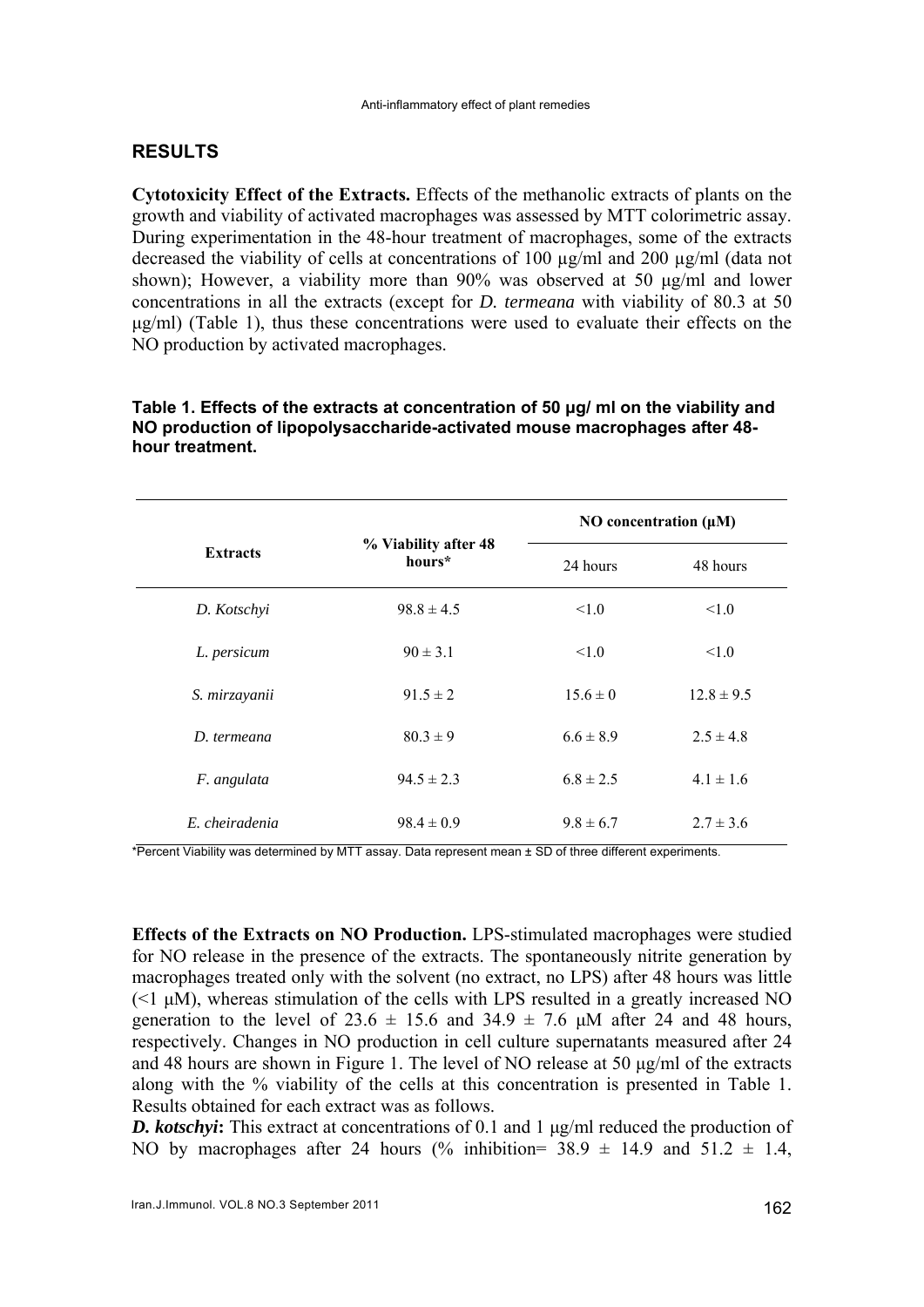#### Amirghofran Z, et al



respectively) (Figure 1). As the concentration of the extract in the culture medium increased to 50 μg/ml, NO production was nearly 100% inhibited  $($ <1 μM) (Table 1).

Figure 1. The effect of various concentrations of the plant extracts on the NO production by LPS-stimulated mouse macrophages at 24 and 48 hour incubation. Data represent mean  $\pm$  SD of three different experiments. Filled circles (●) show % inhibition in NO production after 24 hours and  $(□)$  after 48 hours.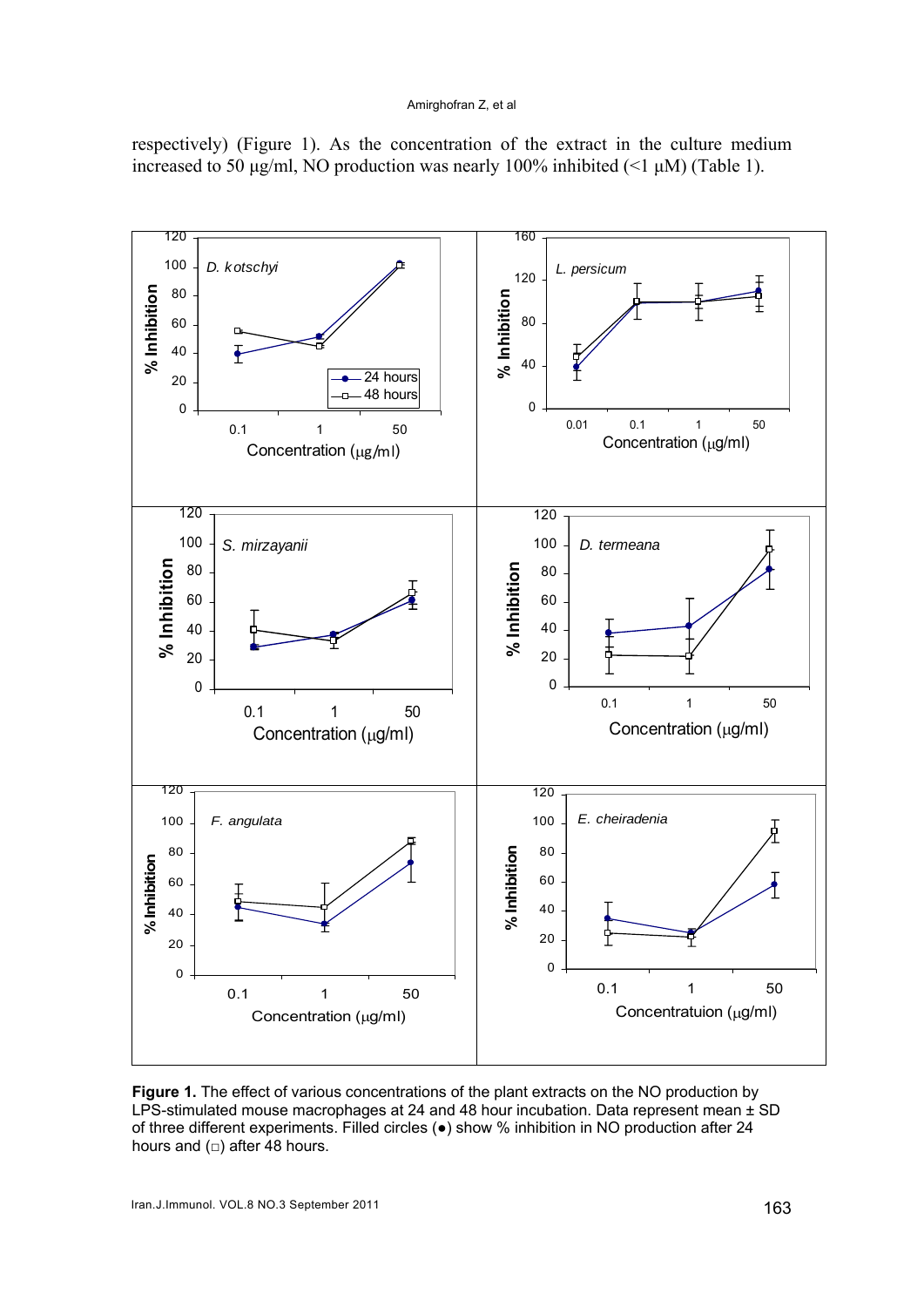*L. persicum***:** The extract of this plant showed a dose dependent inhibitory effect on the NO secretion by the cells. The inhibitory effect observed after 24 hours did not almost change after 48 hours. At 50 μg/ml, the level of NO was  $\leq 1$  μM with nearly 100% inhibition.

*S. mirzayanii***:** This extract showed inhibitory effects at all concentrations used, though there was no clear dose-response. No significant difference between NO release after 24 and 48 hours was demonstrated.

*D. termeana***:** This extract decreased NO release at all concentrations used after 24 hours of treatment. The maximum percentage inhibition of NO was  $82.3 \pm 14.4$  at 50 μg/ml.

*F. angulata***:** In terms of this plant, significant changes was detected in NO secretion by macrophages at different concentrations of the extract, the maximum level of NO was  $4.1 \pm 1.6$  μM after 48 hours at 50 μg/ml.

*E. cheiradenia***:** The extract of this plant at concentrations of 0.1 and 1 μg/ml in the 24 hour culture reduced the generation of NO. As the concentration increased to 50 μg/ml,  $57.5 \pm 9\%$  inhibition in NO secretion was observed. This inhibitory effect was further increased to  $94.7 \pm 7.6\%$  in the 48-hour culture (Figure 1).

Taken together, all the extracts demonstrated a significant decrease in NO production ( $p<0.01$ ). The percentage inhibition of the extracts at 1 and 50 $\mu$ g/ml after 24 and 48 hours was compared as shown in Figure 2. *L. persicum* was the strongest extract in reducing NO generation at 1  $\mu$ g/ml in both 24- and 48-hour culture with 104.6  $\pm$  14% and 100.2  $\pm$  6.1% inhibition, respectively. Among the extracts *S. mirzayanii* with 66.2  $\pm$ 8% inhibition indicated the mildest effects at 50 µg/ml in 48 hour-culture.



**Figure 2.** Inhibition of NO production at two concentrations of the extracts on the stimulated macrophages after 24 hour (A) and 48 hour (B) treatment. Data represent mean  $\pm$  SD of three different experiments. D.k; *Dracocephalum kotschyi*, L.p; *Linum persicum*, D.t; *Dionysia termeana,* S.m; *Salvia mirzayanii*, F.a; *Ferulago angulata* and E.c; *Euphorbia cheiradenia.*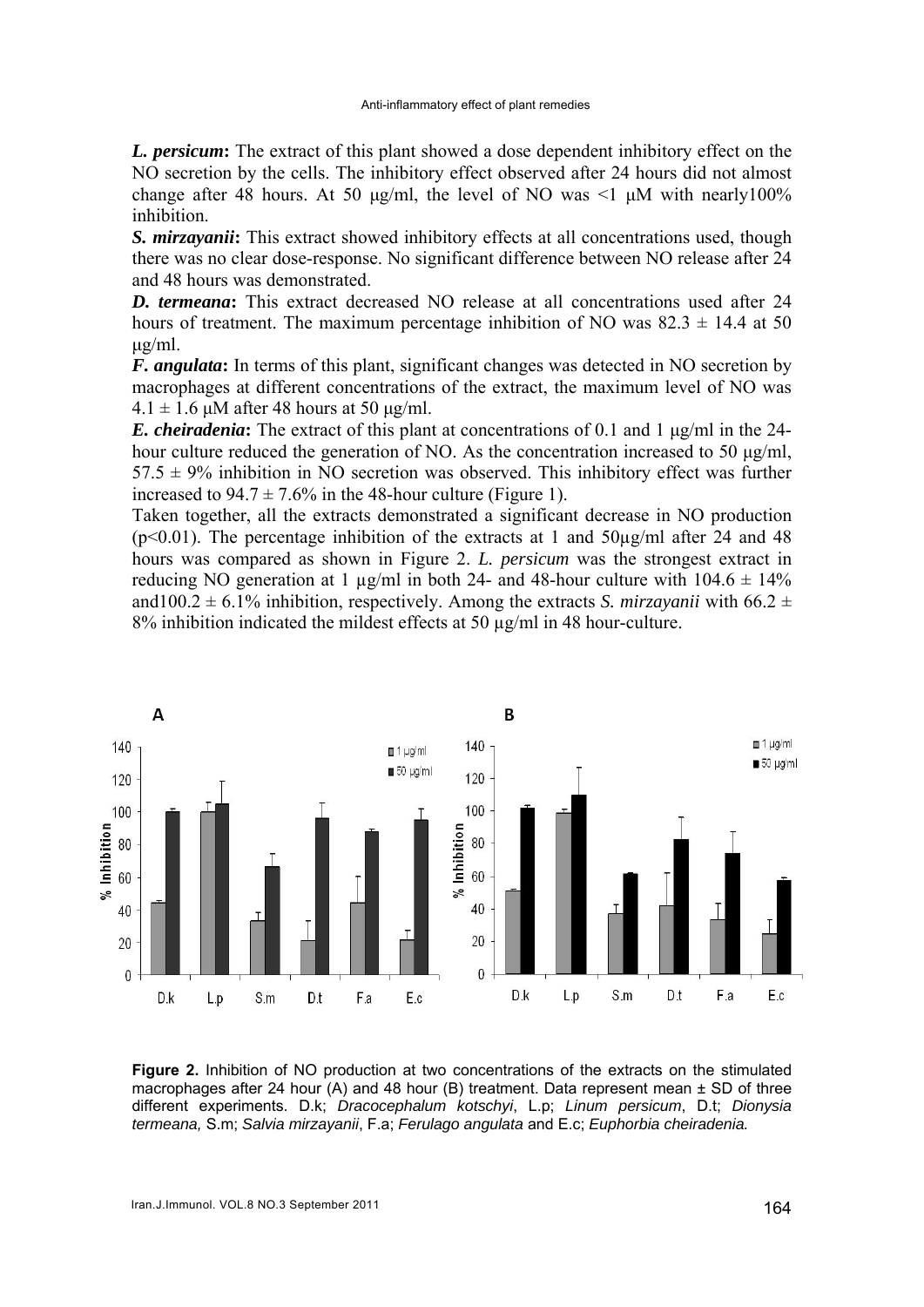#### Amirghofran Z, et al

**Effects of the Extracts on Production of Pro-Inflammatory Cytokines.** The production of TNF-α and IL-1β stimulated by LPS were measured after 48-hour treatment of macrophages with concentrations of 0.1-1 µg/ml of the extracts (Figure 3).



**Figure 3.** The effect of two concentrations (µg/ml) of the plant extracts on LPS-induced TNF-α (A) and IL-1 $\beta$  (B) production in mouse macrophages. Data represent mean  $\pm$  SD of two separate experiments. The level of cytokines in each sample measured by enzyme-linked immunosorbent assay was calculated in relation to the control taken to be 100%. The control contains DMSO as the solvent and LPS but not the extract. D.k; *Dracocephalum kotschyi*, L.p; *Linum persicum*, D.t; *Dionysia termeana,* S.m; *Salvia mirzayanii*, F.a; *Ferulago angulata* and E.c; *Euphorbia cheiradenia.* Asterisks represent statistically significance inhibition of cytokines by the extracts compared to the control.

The level of TNF- $\alpha$  and IL-1 $\beta$  in extract-untreated control cells were 1625  $\pm$  63 pg/ml and  $1006 \pm 158$  pg/ml, respectively. Among the extracts, *L. persicum* significantly decreased both TNF-α and IL-1β production*.* The level of TNF-α and IL-1β secretion in the culture of cells treated with 1  $\mu$ g/ml of this extract was 66.2  $\pm$  8.9% and 62.3  $\pm$ 13.3% of the control, respectively (p<0.01). *D. kotschyi,* also slightly decreased the level of TNF-α at 1 μg/ml (1514  $\pm$  87 pg/ml) compared to the untreated control (1625  $\pm$ 63 pg/ml) but the result was not significant ( $p=0.09$ ). A significant decrease in the level of IL-1 $\beta$  in the presence of 0.1 and 1 µg/ml of this extract was detected (78.9  $\pm$  4.7%) and 71.5  $\pm$  5%) (p<0.017). In comparison, the LPS activated production of IL-1β but not TNF-α was inhibited by *D. termeana* in macrophages. The response induced by 0.1 and 1  $\mu$ g/ml of this extract was 73.9  $\pm$  10% and 58.7  $\pm$  14.7% of the control, respectively  $(p<0.01)$ . *F. angulata* was the other extract with significant inhibitory effect on IL-1β production at 1 µg/ml. Although, other extracts, reduced the level of particularly IL-1β cytokine production in macrophages but the level did not reach to significant.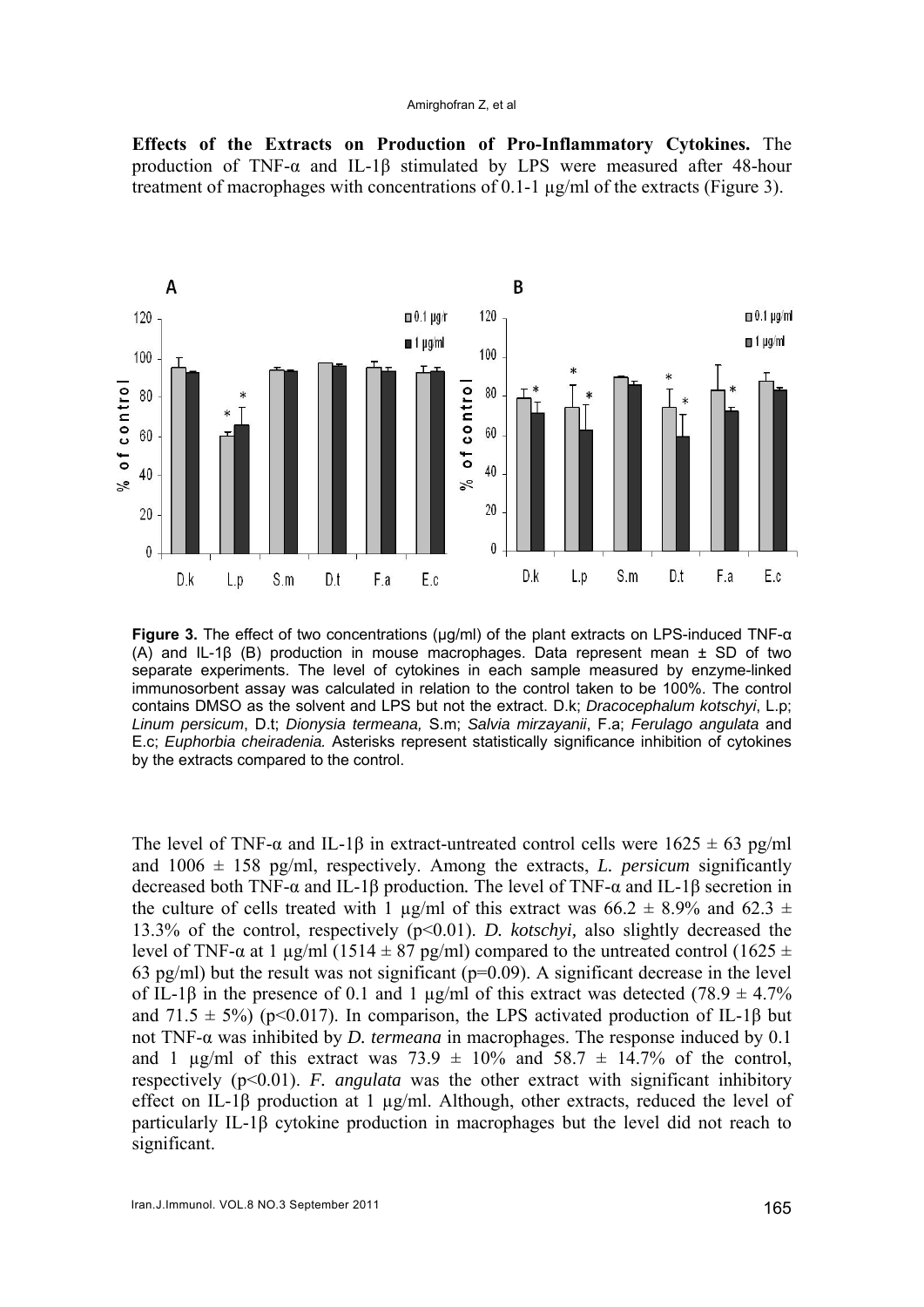# **DISSCUSION**

In the present study methanolic extracts obtained from six medicinal plants native to Iran were investigated for their effects on the LPS-induced NO production in activated peritoneal macrophages. For this purpose, first the cytotoxic activity of the extracts against macrophages were studied and then their effects on the NO production was evaluated.

The plants included in our study have previously demonstrated various immunomodulatory effects. One of these plants, *E. cheiradenia* (Euphorbiaceae), is known as *farfion* in Persian and is native to Iran. This plant grows wild on the slopes of Dena Mountain in north of Shiraz in Fars proviance. In Iranian traditional medicine, this plant is used for treatment of infectious diseases such as syphilis. In a previous study this herb showed inhibitory effects on the allogenic and mitogenic lymphocyte proliferation as well as on the growth of several tumor cell lines (18). The other plant*, F. angulata*, is known as *Chovil* (Apiaceae) in Persian, a perennial, herbaceous plant that grows in different areas of Iran including southern parts and is used for infectious diseases in traditional medicine (19). In our study, both of these plants showed significant changes in the level of NO compared to the control at both 24 and 48 hours treatment. It is noted that generally no significant difference between NO release after

24 and 48 hours was demonstrated in the extract-untreated stimulated macrophages, indicating that 24 hours was enough to reach NO release to maximum level. Since both of *E. cheiradenia* and *F. angulata* extracts demonstrated no cytotoxic activity against the macrophages at the concentrations used, the decreased NO production should not be attributed to their cytotoxic effects.

*D. termeana,* a plant belonging to Primulaceae family, is known as *aros-e-sang* in Persian. This plant has been employed against ulcers, insect bite, as well as diarrhea in folk medicine (20). *D. termeana* showed a decrease in the NO production at all concentrations. Since the viability of macrophages in the presence of 50 μg/ml of this extract was slightly less than the control, the observed inhibitory effect at this concentration could be partly due to its effect on the viability. In our previous study, the inhibitory activity of this plant against proliferated lymphocytes and different tumor cell lines has been reported (21).

Three other plants including *D. kotschyi*, *L. persicum* and *S. mirzayanii* showed also inhibitory activities. *D. kotschyi* belongs to Labiatae family and is known as *badarnjboye* (22) in Persian. The aerial parts of this plant continue to be traditionally used to treat rheumatoid arthritis in Iran. A number of constituents have already been isolated from this plant, and include monoterpene glycosides and trypanocidal terpenoids (23). In our previous study, immunomodulatory effects of this herb have been shown (24). The inhibitory effects of this plant on NO as well as pro-inflammatory cytokines production can justify the therapeutic usefulness of *D. kotschyi* in rheumatoid arthritis which is an inflammatory disorder.

*S. mirzayanii* known as *maryam-goli* in Persian is native to Iran and widely distributed in this country. This plant is used for the treatment of infectious and inflammatory diseases and as a tonic in folk medicine. The antimicrobial activity of *S. mirzayanii* has been shown to be related to the sesterterpenes isolated from the aerial parts of the plant (25). *S. mirzayanii* has been shown to induce apoptosis in the lymphocytes (26). In our previous study, a sesterterpene known as spathulenol was isolated from this plant.This compound showed the capacity to inhibit proliferation in the lymphocytes and induce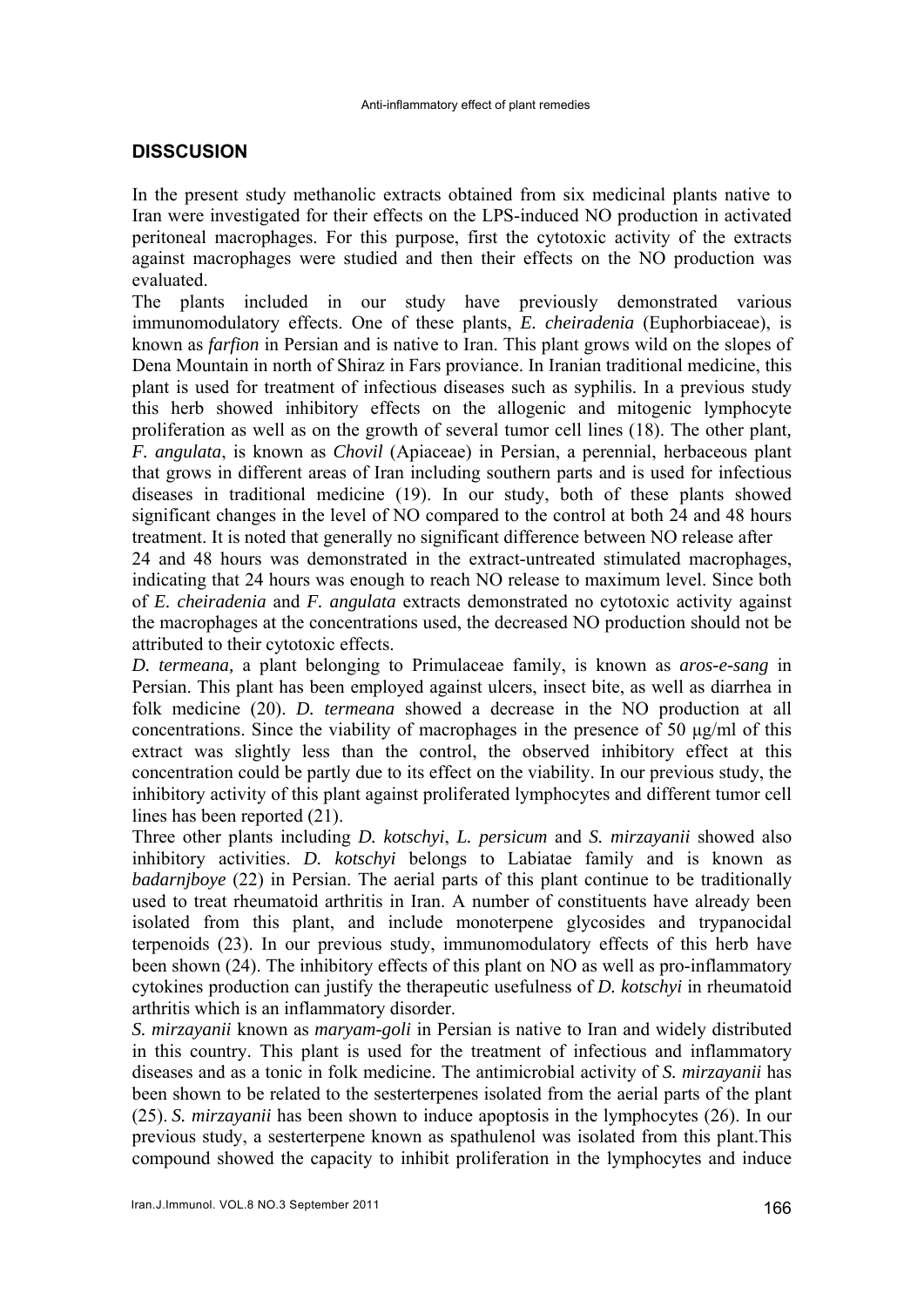apoptosis in these cells possibly through a caspase-3 independent pathway (27). This plant mildly decreased the NO secretion compared to the others. The traditional use of this plant could be related to its immunomodulatory effects on both lymphocytes (26- 28), and macrophages as shown in this study.

In terms of *L. persicum*, previous studies have shown anti-microbial and anti-tumoral affects for this plant and other Linum species (29). *L. persicum,* known as *katan* in Persian is used for its antimicrobial and anti-inflammatory effects in folk medicine. A main constitute of Linum species is lignans derived from podophyllotoxin (29). These compounds are responsible for the cytotoxic activity against various tumor cells reported for these plants (30). As shown in our study, *L. persicum* at concentrations which had no effect on the viability of macrophages inhibited NO release. This allowed us to assume that the decrease in NO secretion was not due to the cytotoxic ability reported for this plant. Among the extracts, *L. persicum* was the strongest one in reducing the NO production in both 24 and 48 hour-culture at 1 μg/ml, indicating the potential activity of this herb on the macrophages.

Under the stimulation of LPS, macrophages produce NO (31). NO generation involves several steps including the activation of nuclear factor  $(NF)$ - $\kappa$ B and subsequent iNOS mRNA expression (32). NF- $\kappa$ B activation can be regulated by various cytokines; the most important is TNF-α. Activated monocytes and/or macrophages release a variety of inflammatory cytokines such as TNF- $\alpha$  and IL-1 $\beta$  (33). The production of TNF- $\alpha$  is important for the induction of NO synthesis in LPS-stimulated macrophages (34). Among the extracts, *L. persicum* decreased production of TNF-α, indicating that the reduced level of NO production observed in macrophages culture, might be related to suppression of TNF-α release by this extract. *D. kotschyi* also decreased the level of TNF- $\alpha$  but this effect was not significant. Both of these plants decreased production of IL-1β, which is known to play a crucial role in inflammatory response, a biologic function very similar to TNF- $\alpha$  and involved in the pathogenesis of inflammatory diseases (35). Inhibition of TNF- $\alpha$  and IL-1β secretion from macrophages by these extracts indicate their capacity to diminish immune reactions and provide further evidence that these plants may have potent immunomodulatory properties. In terms of *D. termeana* and *F. angulata*, a decrease in secretion of IL-1β but not TNF-α by stimulated macrophages was detected. It has been shown that regulation of IL-1β but not TNF-α is through MKK3 kinase that in turn activates p38 mitogen-activated protein (MAP) kinase (36). Thus, the differential effect of these extracts on TNF- $\alpha$  versus IL-1 $\beta$ may be related to differential activity of the extracts on the signaling pathways.

In order to understand the mechanism involved in modulation of NO release and cytokine production by these medicinal plants, it is necessary to study the expression of iNOS and NF-κB activation. NF-κB is a key factor regulating the expression of

inflammation-associated enzymes and cytokine genes, such as iNOS, COX-2, TNF- $\alpha$ and IL-1β, which contain NF-κB binding motifs within their respective promoters (37).

In conclusion, the present study showed all the extracts down-regulate the release of NO by mouse macrophages. In case of some of the extracts, this effect is likely to be due to inhibition of pro-inflammatory cytokines. The NO down-regulation may reduce pathological harms arise due to an excess in NO production in inflammatory processes. Further study is needed to complete these data and to identify the responsible compounds.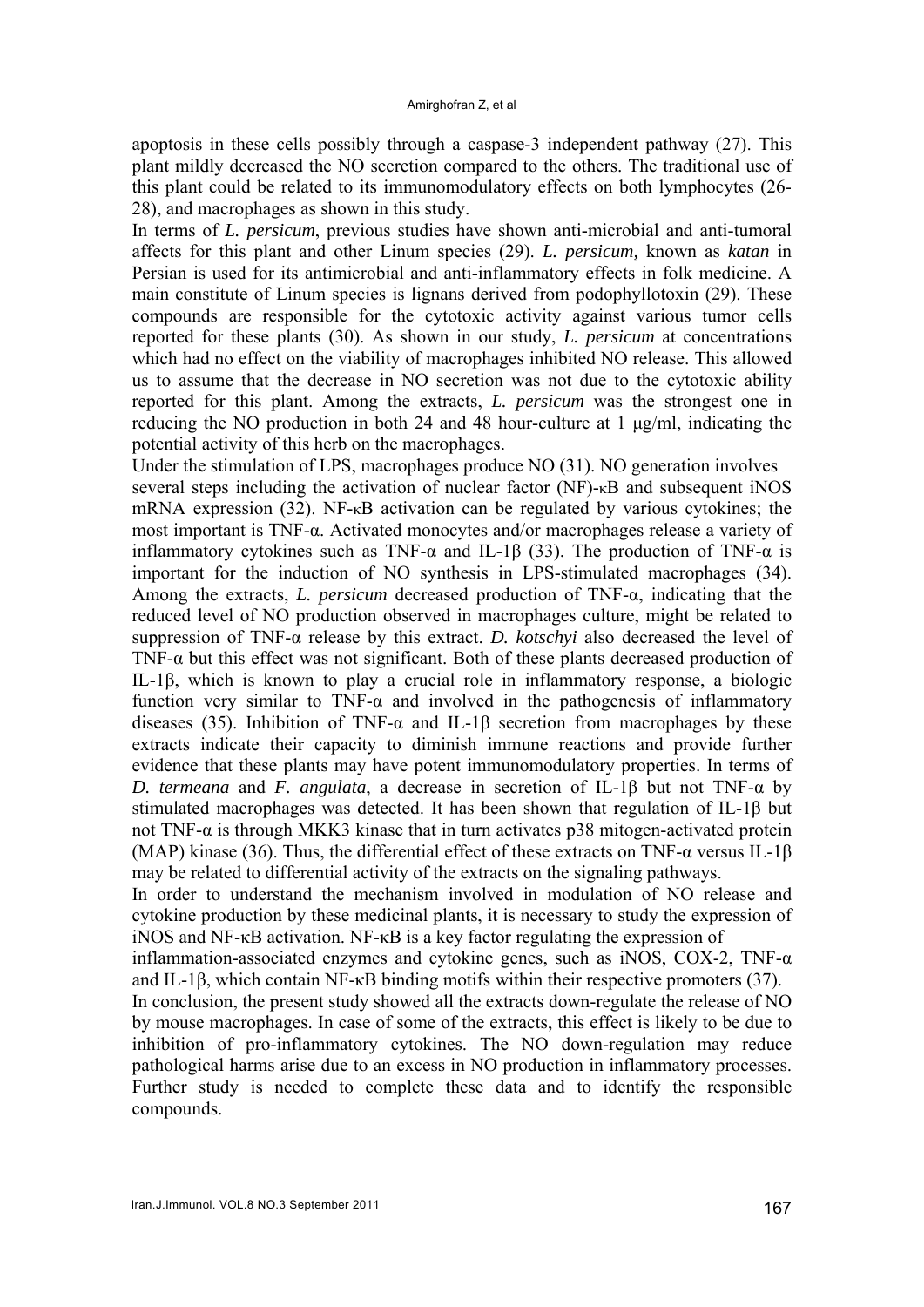### **ACKNOWLEDGMENTS**

This work was supported by grant 3038 from Shiraz University of Medical Sciences.

### **REFERENCES**

- 1 Murakami A. Chemoprevention with phytochemicals targeting inducible nitric oxide synthase. *Forum Nutr*. 2009; 61:193-203.
- 2 Ramgolam V, Ang SG, Lai YH, Loh CS, Yap HK. Traditional Chinese medicines as immunosuppressive agents. *Ann Acad Med Singapore*. 2000; 29:11-6.
- 3 Mirshafiey A, Khorramizadeh MR, Saadat F, Rehm BH. Chemopreventive effect of M2000, a new anti-inflammatory agent. *Med Sci Monit*. 2004; 10:PI105-9.
- 4 Perl A. Pathogenesis and spectrum of autoimmunity. *Methods Mol Med*. 2004; 102:1-8.
- 5 Rieux-Laucat F, Fischer A, Deist FL. Cell-death signaling and human disease. *Curr Opin Immunol*. 2003; 15:325-31.
- 6 Sharma JN, Al-Omran A, Parvathy SS. Role of nitric oxide in inflammatory diseases. *Inflammopharmacol*. 2007; 15:252-9.
- 7 Farrel AJ, Blake DR. Nitric oxide. *Ann Rheum Dis,* 1996; 55:7-20.
- 8 Kroncke KD, Fehsel K, Kolb-BV. Inducible nitric oxide synthase in human diseases. *Clin Exp Immunol,* 1998; 113:147- 56.
- 9 Shaw CA, Taylor EL, Megson IL, Rossi AG. Nitric oxide and the resolution of inflammation: implications for atherosclerosis. *Mem Inst Oswaldo Cruz*. 2005; Suppl 1:67-71.
- 10 MacMicking JD, Nathan C, Hom G, Chartrain N, Fletcher DS, Trumbauer M, Stevens K, Xie QW, Sokol K, Hutchinson N, et al. Altered responses to bacterial infection and endotoxic shock in mice lacking inducible nitric oxide synthase *Cell*. 1995; 81:641-50.
- 11 Tripathi P. Nitric oxide and immune response. *Indian J Biochem Biophys*. 2007; 44:310-9.
- 12 Guzik TJ, Korbut R, Adamek-Guzik T. Nitric oxide and superoxide in inflammation and immune regulation. *J Physiol Pharmacol*. 2003; 54:469-87.
- 13 Lechner M, Lirk P, Rieder J. Inducible nitric oxide synthase (iNOS) in tumor biology: the two sides of the same coin. *Semin Cancer Biol*. 2005; 15:277-89
- 14 Amirghofran Z, Bahmani M, Azadmehr A, Javidnia K. Immunomodulatory and apoptotic effects of Stachys obtusicrena on proliferative lymphocytes. *Med Sci Monit*. 2007; 13:BR145-50.
- 15 Amirghofran Z, Bahmani M, Azadmehr A, Javidnia K, Miri R. Immunomodulatory activities of various medicinal plant extracts: effects on human lymphocytes apoptosis. *Immunol Invest*. 2009; 38:181-92.
- 16 Amirghofran Z, Bahmani M, Azadmehr A, Javidnia K. Anticancer effects of various Iranian native medicinal plants on human tumor cell lines. *Neoplasma.*2006; 53:428-33.
- 17 Amirghofran Z, Malek-hosseini S, Gholmoghaddam H, Kalalinia F. Inhibition of tumor cells growth and stimulation of lymphocytes by Euphorbia species. *Immunopharmacol Immunotoxicol*. 2011; 3:34-42.
- 18 Amirghofran Z, Azadmehr A, Bahmani M, Javidnia K. Stimulatory effects of Euphorbia cheiradenia on cell mediated immunity and humoral antibody synthesis. *Iran J Immunol*. 2008; 5:115-23.
- 19 Khalughi-Sigaroodi F, Hadjiakhoondi A, Shahverdi HR, Mozaffrian V, Shafiee A. Chemical composition and antimicrobial activity of the essential oil of Ferulago bernardi Tomk and M. pimen. *Daru*. 2005; 13: 3.
- 20 Rechinger KH, Hedge IC, Lamond JM. Flora Iranica. Graz: Akademische Druck- und Verlagsanstalt; 1987;162: 428-30.
- 21 Amirghofran Z, Bahmani M, Azadmehr A, Ashouri E, Javidnia K. Antitumor activity and apoptosis induction in human cancer cell lines by Dionysia termeana. *Cancer Invest*. 2007;25:550-4.
- 22 Rechinger KH. Euphorbiaceae. In: Rechinger K. H., editor. Flora Iranica, Graz: Akademische Druck-u, Verlagsanstalt, 1982;6;8-48.
- 23 Saeidnia S, Gohari AR, Ito M, Kiuchi F, Honda G. Bioactive constituents from *Dracocephalum subcapitatum* (O. Kuntze) Lipsky. *Z Naturforsch* 2005;60:22-4.
- 24 Faham N, Javidnia K, Bahmani M, Amirghofran Z. Calycopterin, an immunoinhibitory compound from the extract of Dracocephalum kotschyi. *Phytothern Res.* 2008; 22:1154-8.
- 25 Sonboli A, Babakhani B, Mehrabian AR. Antimicrobial activity of six constituents of essential oil from Salvia, *Z. Naturforsch*. 2006; 61:160-4.
- 26 Amirghofran Z, Bahmani M, Azadmehr A, Javidnia K, Ramazani M, Ziaei A. Effect of Salvia mirzayanii on the immune system and induction of apoptosis in peripheral blood lymphocytes. *Nat Prod Res*. 2010; 24:500-8.
- 27 Ziaei A, Ramezani M, Wright L, Paetz C, Schneider B, Amirghofran Z. Identification of spathulenol in Salvia mirzayanii and the immunomodulatory effects. *Phytother Res*. 2011; 25:557-62
- 28 Amirghofran Z. Medicinal plants as immunosuppressive agents in traditional Iranian medicine. Iran J Immunol. 2010; 7:65-73.
- 29 Petersen M, Alfermann AW. The production of cytotoxic lignans by plant cell cultures. *Appl Microbiol Biotechnol*. 2001; 55:135-42.
- 30 Vasilev NP, Ionkova I. Cytotoxic activity of extracts from Linum cell cultures. *Fitoterapia*. 2005; 76:50-3.
- deRojas-Walker T, Tamir S, Ji H, Wishnok JS, Tannenbaum SR. Nitric oxide induces oxidative damage in addition to deamination in macrophage DNA. *Chem Res Toxicol.* 1995; 8:473-7.
- 32 Peranzoni E, Marigo I, Dolcetti L, Ugel S, Sonda N, Taschin E, Mantelli B, Bronte V, Zanovello P. Role of arginine metabolism in immunity and immunopathology. *Immunobiology*. 2007; 212:795-812.